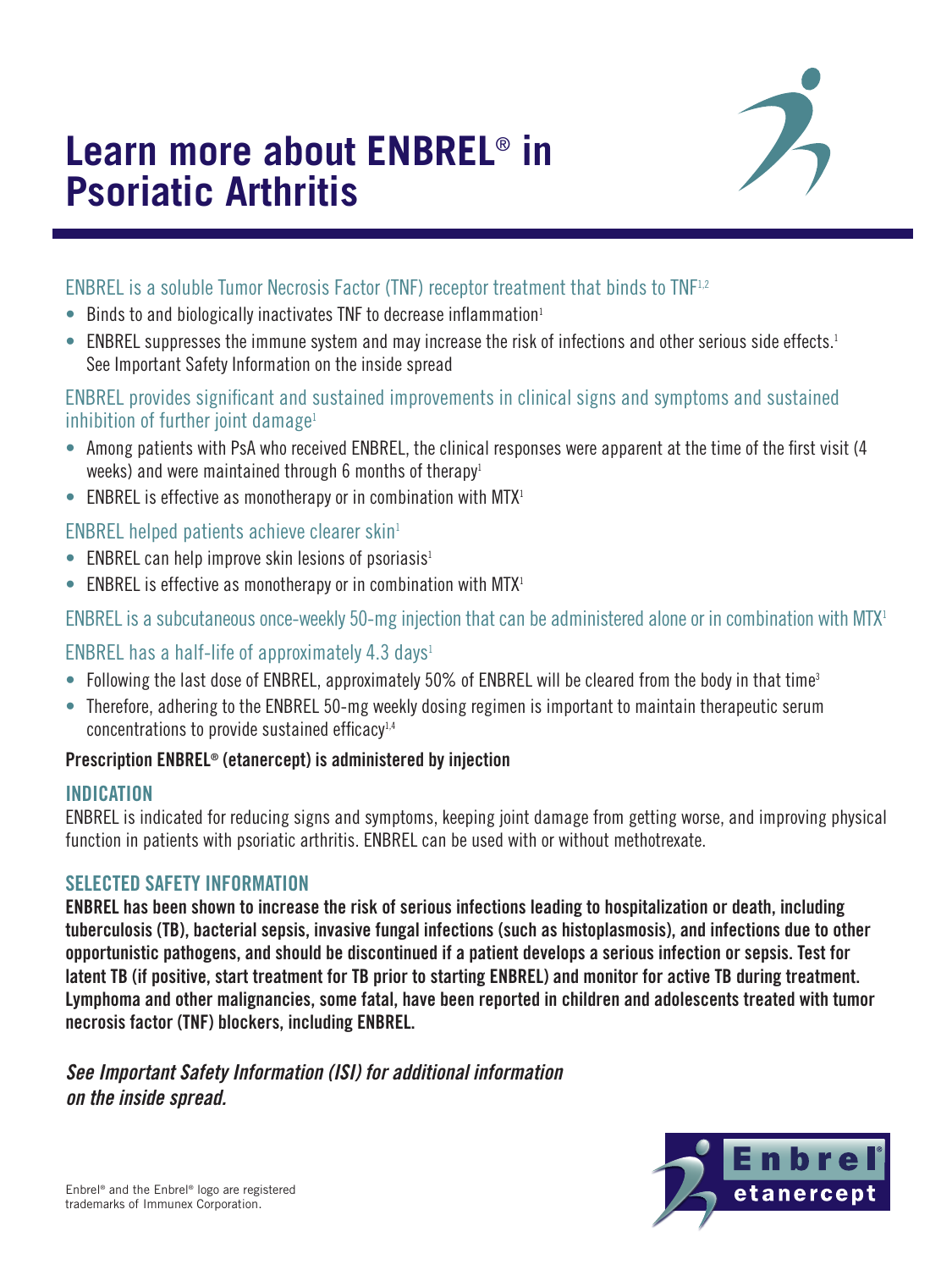## IMPORTANT SAFETY INFORMATION

## SERIOUS INFECTIONS

Patients treated with ENBREL are at increased risk for developing serious infections that may lead to hospitalization or death. Most patients who developed these infections were taking concomitant immunosuppressants such as methotrexate or corticosteroids or were predisposed to infection because of their underlying disease. ENBREL should not be initiated in the presence of sepsis, active infections, or allergy to ENBREL or its components. ENBREL should be discontinued if a patient develops a serious infection or sepsis. Reported infections include: 1) Active tuberculosis (TB), including reactivation of latent TB. Patients with TB have frequently presented with disseminated or extrapulmonary disease. Patients should be tested for latent TB before ENBREL use and periodically during therapy. Treatment for latent infection should be initiated prior to ENBREL use, 2) Invasive fungal infections, including histoplasmosis, coccidioidomycosis, candidiasis, aspergillosis, blastomycosis, and pneumocystosis. Patients with histoplasmosis or other invasive fungal infections may present with disseminated, rather than localized, disease. Antigen and antibody testing for histoplasmosis may be negative in some patients with active

infection. Empiric antifungal therapy should be considered in patients at risk for invasive fungal infections who develop severe systemic illness, and 3) Bacterial, viral, and other infections due to opportunistic pathogens, including Legionella and Listeria.

The risks and benefits of treatment with ENBREL should be carefully considered prior to initiating therapy in patients 1) with chronic or recurrent infection, 2) who have been exposed to TB, 3) who have resided or traveled in areas of endemic TB or endemic mycoses, or 4) with underlying conditions that may predispose them to infections such as advanced or poorly controlled diabetes. Patients should be closely monitored for the development of signs and symptoms of infection during and after treatment with ENBREL, including the possible development of TB in patients who tested negative for latent TB prior to initiating therapy.

#### MALIGNANCIES

Lymphoma and other malignancies, some fatal, have been reported in children and adolescent patients treated with tumor necrosis factor (TNF) blockers, including ENBREL.

In adult clinical trials of all TNF blockers, more cases of lymphoma were seen compared to control patients. The risk of lymphoma may be up to several-fold higher in PsA patients. The role of TNF blocker therapy in the development of malignancies is unknown.

Cases of acute and chronic leukemia have been reported in association with postmarketing TNF blocker use in PsA and other indications. The risk of leukemia may be higher in patients with PsA (approximately 2-fold) than the general population.

Melanoma and non-melanoma skin cancer (NMSC) have been reported in patients treated with TNF blockers, including ENBREL. Periodic skin examinations should be considered for all patients at increased risk for skin cancer.

#### Pediatric Patients

In patients who initiated therapy at  $\leq 18$  years of age, approximately half of the reported malignancies were lymphomas (Hodgkin's and non-Hodgkin's lymphoma). Other cases included rare malignancies usually associated with immunosuppression and malignancies that are not usually observed in children and adolescents. Most of the patients were receiving concomitant immunosuppressants.

### NEUROLOGIC REACTIONS

Treatment with TNF-blocking agents, including ENBREL, has been associated with rare  $(< 0.1\%)$  cases of new onset or exacerbation of central nervous system demyelinating disorders, some presenting with mental status changes and some associated with permanent disability, and with peripheral nervous system demyelinating disorders. Cases of transverse myelitis, optic neuritis, multiple sclerosis, Guillain-Barré syndromes, other peripheral demyelinating neuropathies, and new onset or exacerbation of seizure disorders have been reported in postmarketing experience with ENBREL therapy. Prescribers should exercise caution in considering the use of ENBREL in patients with preexisting or recentonset central or peripheral nervous system demyelinating disorders.

### CONGESTIVE HEART FAILURE

Cases of worsening congestive heart failure (CHF) and, rarely, new-onset cases have been reported in patients taking ENBREL. Caution should be used when using ENBREL in patients with CHF. These patients should be carefully monitored.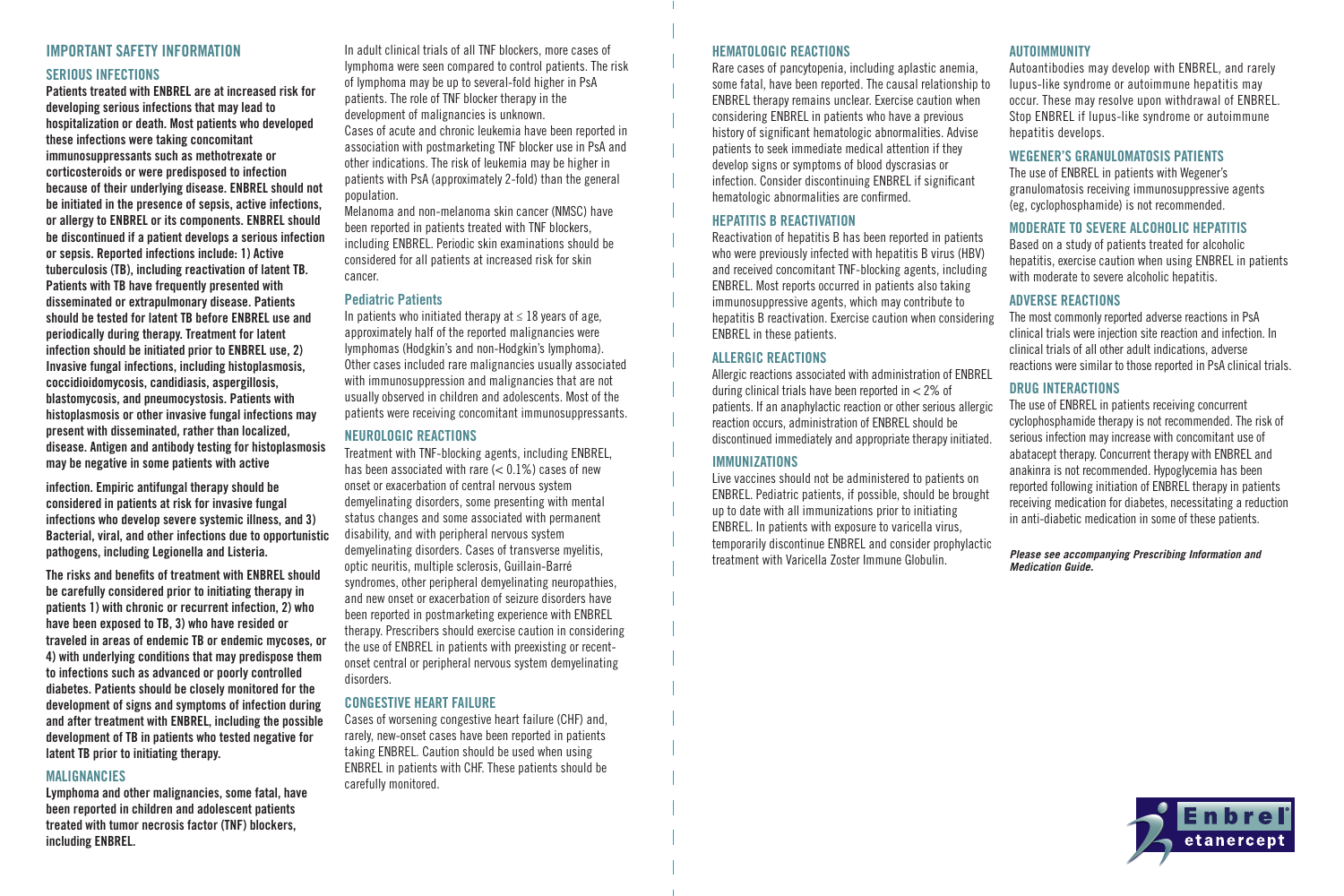#### HEMATOLOGIC REACTIONS

Rare cases of pancytopenia, including aplastic anemia, some fatal, have been reported. The causal relationship to ENBREL therapy remains unclear. Exercise caution when considering ENBREL in patients who have a previous history of significant hematologic abnormalities. Advise patients to seek immediate medical attention if they develop signs or symptoms of blood dyscrasias or infection. Consider discontinuing ENBREL if significant hematologic abnormalities are confirmed.

### HEPATITIS B REACTIVATION

Reactivation of hepatitis B has been reported in patients who were previously infected with hepatitis B virus (HBV) and received concomitant TNF-blocking agents, including ENBREL. Most reports occurred in patients also taking immunosuppressive agents, which may contribute to hepatitis B reactivation. Exercise caution when considering ENBREL in these patients.

#### ALLERGIC REACTIONS

Allergic reactions associated with administration of ENBREL during clinical trials have been reported in < 2% of patients. If an anaphylactic reaction or other serious allergic reaction occurs, administration of ENBREL should be discontinued immediately and appropriate therapy initiated.

#### **IMMUNIZATIONS**

Live vaccines should not be administered to patients on ENBREL. Pediatric patients, if possible, should be brought up to date with all immunizations prior to initiating ENBREL. In patients with exposure to varicella virus, temporarily discontinue ENBREL and consider prophylactic treatment with Varicella Zoster Immune Globulin.

#### AUTOIMMUNITY

Autoantibodies may develop with ENBREL, and rarely lupus-like syndrome or autoimmune hepatitis may occur. These may resolve upon withdrawal of ENBREL. Stop ENBREL if lupus-like syndrome or autoimmune hepatitis develops.

#### WEGENER'S GRANULOMATOSIS PATIENTS

The use of ENBREL in patients with Wegener's granulomatosis receiving immunosuppressive agents (eg, cyclophosphamide) is not recommended.

### MODERATE TO SEVERE ALCOHOLIC HEPATITIS

Based on a study of patients treated for alcoholic hepatitis, exercise caution when using ENBREL in patients with moderate to severe alcoholic hepatitis.

#### ADVERSE REACTIONS

The most commonly reported adverse reactions in PsA clinical trials were injection site reaction and infection. In clinical trials of all other adult indications, adverse reactions were similar to those reported in PsA clinical trials.

### DRUG INTERACTIONS

The use of ENBREL in patients receiving concurrent cyclophosphamide therapy is not recommended. The risk of serious infection may increase with concomitant use of abatacept therapy. Concurrent therapy with ENBREL and anakinra is not recommended. Hypoglycemia has been reported following initiation of ENBREL therapy in patients receiving medication for diabetes, necessitating a reduction in anti-diabetic medication in some of these patients.

#### Please see accompanying Prescribing Information and Medication Guide or click here for [Prescribing Information](https://www.pi.amgen.com/~/media/amgen/repositorysites/pi-amgen-com/enbrel/enbrel_pi.pdf)  and [Medication Guide](https://www.pi.amgen.com/~/media/amgen/repositorysites/pi-amgen-com/enbrel/enbrel_mg.pdf)